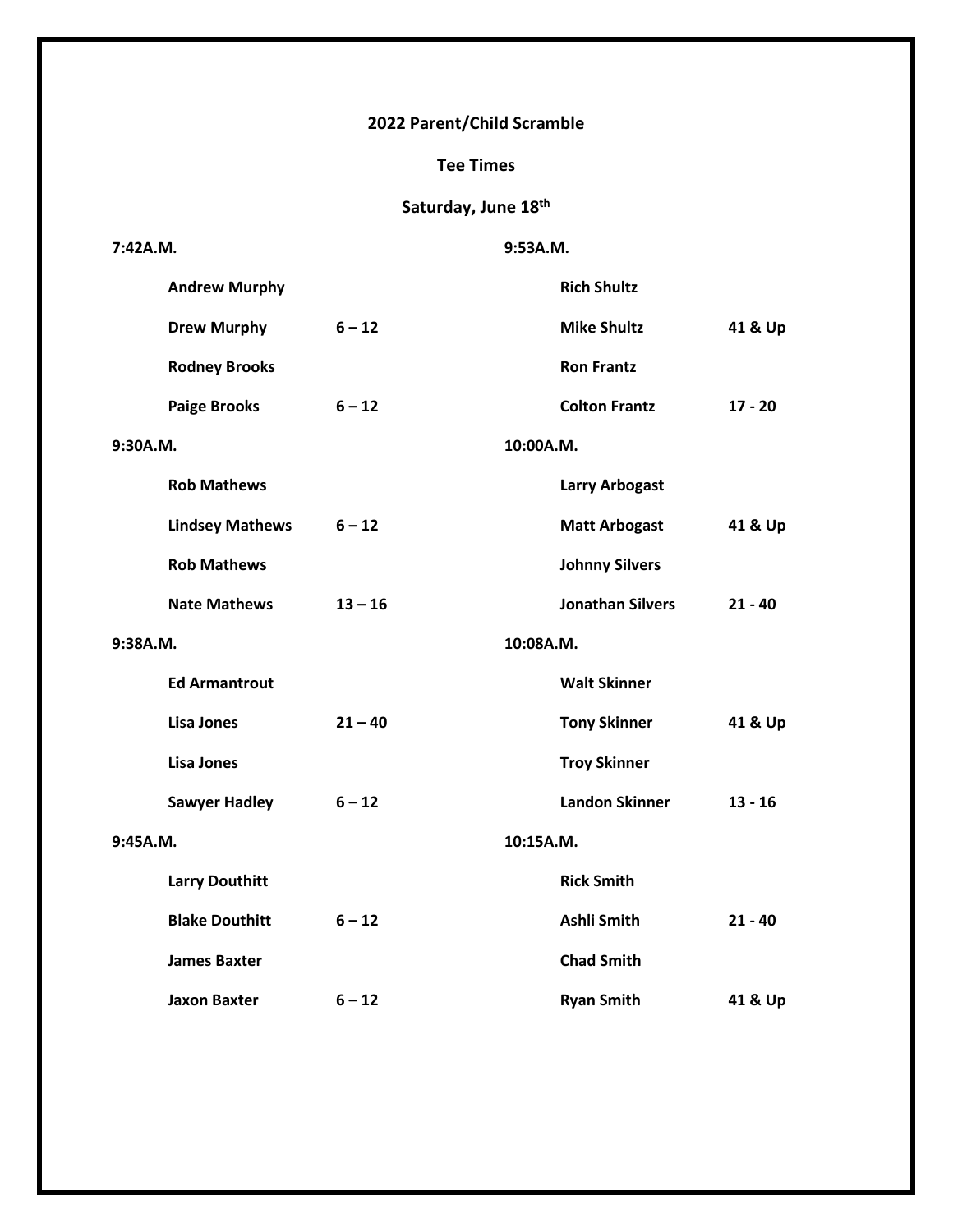| 10:22A.M.               |           |                        | 11:00A.M. |  |  |
|-------------------------|-----------|------------------------|-----------|--|--|
| <b>Dana Vangets</b>     |           | <b>Rich Turvey</b>     |           |  |  |
| <b>Chaylee Smith</b>    | $21 - 40$ | <b>Amara Turvey</b>    | $17 - 20$ |  |  |
| <b>John LaPradd</b>     |           | <b>Rodney Brooks</b>   |           |  |  |
| <b>Johnny LaPradd</b>   | $17 - 20$ | <b>Raigan Brooks</b>   | $21 - 40$ |  |  |
| 10:30A.M.               |           | 11:07A.M.              |           |  |  |
| <b>Ryan Sayre</b>       |           | Lee Taylor             |           |  |  |
| <b>Eli Sayre</b>        | $13 - 16$ | <b>Brock Taylor</b>    | $21 - 40$ |  |  |
| <b>Bill Wimmer</b>      |           | Joe O'Conner           |           |  |  |
| <b>Mayana Pickering</b> | $17 - 20$ | Joey O'Conner          | $21 - 40$ |  |  |
| 10:38A.M.               |           | 11:15A.M.              |           |  |  |
| <b>Ike Wilson</b>       |           | <b>John Foster</b>     |           |  |  |
| <b>Ayala Wilson</b>     | $17 - 20$ | <b>Matt Foster</b>     | $21 - 40$ |  |  |
| Eli Wilson              |           | <b>Jerry Foster</b>    |           |  |  |
| <b>Kelton Balfour</b>   | $17 - 20$ | <b>Nick Foster</b>     | $21 - 40$ |  |  |
| 10:45A.M.               | 11:22A.M. |                        |           |  |  |
| <b>Milo Sutton</b>      |           | <b>Tim Williams</b>    |           |  |  |
| <b>Halie Sutton</b>     | $17 - 20$ | <b>Reece Williams</b>  | $21 - 40$ |  |  |
| <b>Jordan Wilson</b>    |           | <b>Greg McKinnley</b>  |           |  |  |
| <b>Cameron Wilson</b>   | $13 - 16$ | <b>Hunter Holbrook</b> | $21 - 40$ |  |  |
| 10:52A.M.               |           | 11:30A.M.              |           |  |  |
| <b>Bob Walsh</b>        |           | <b>Matt White</b>      |           |  |  |
| <b>Evan Walsh</b>       | $17 - 20$ | <b>Parker White</b>    | $13 - 16$ |  |  |
| <b>Ed Humphrey</b>      |           | <b>David Snyder</b>    |           |  |  |
| <b>Dane Humphrey</b>    | $21 - 40$ | Jeramiah Snyder        | $13 - 16$ |  |  |